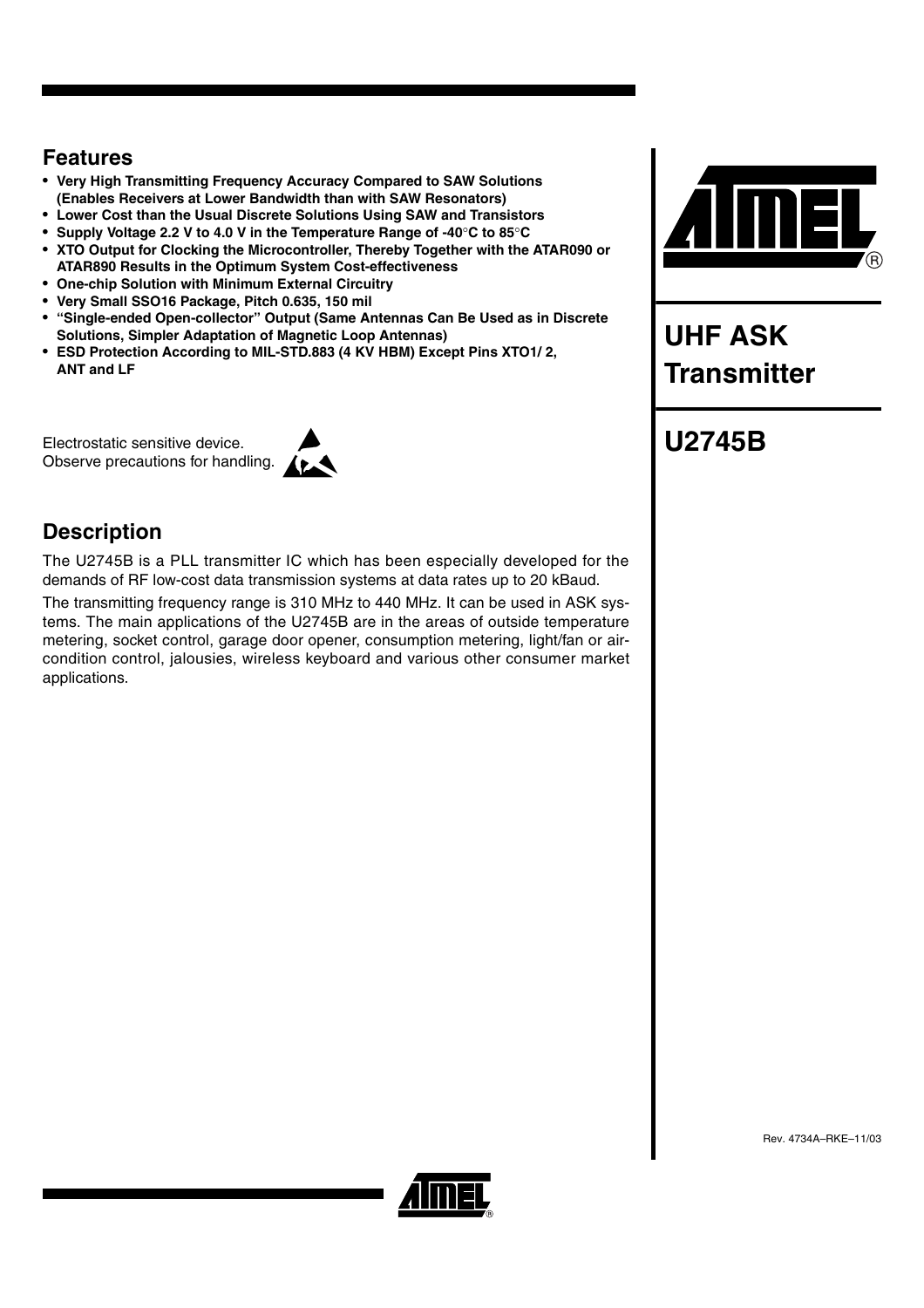

### **Figure 1.** System Block Diagram



**Figure 2.** Block Diagram

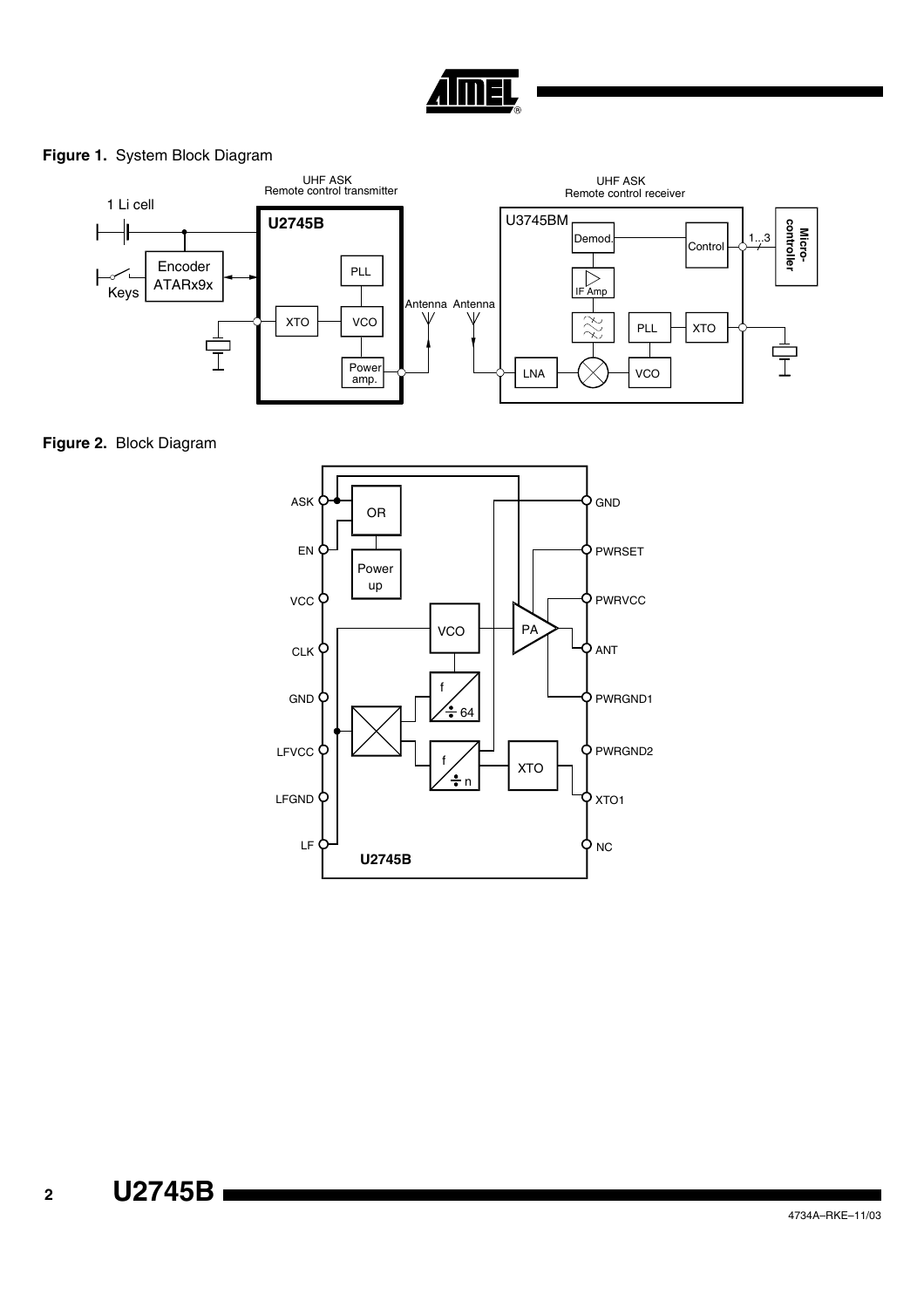# **Pin Configuration**

**Figure 3.** Pinning SSO16



# **Pin Description**

| <b>Pin</b>     | Symbol        | <b>Function</b>                |
|----------------|---------------|--------------------------------|
|                | <b>ASK</b>    | Modulation input ASK           |
| $\overline{2}$ | EN            | Enable input                   |
| 3              | <b>VCC</b>    | Supply voltage                 |
| $\overline{4}$ | <b>CLK</b>    | Clock output                   |
| 5              | <b>GND</b>    | Ground                         |
| 6              | <b>LFVCC</b>  | Supply voltage VCO             |
| $\overline{7}$ | <b>LFGND</b>  | VCO ground                     |
| 8              | LF            | Circuit PLL loop               |
| 9              | <b>NC</b>     | Not connected                  |
| 10             | XTO1          | Connection for crystal         |
| 11             | PWRGND2       | Power GND2                     |
| 12             | PWRGND1       | Power GND1                     |
| 13             | <b>ANT</b>    | RF output                      |
| 14             | <b>PWRVCC</b> | Supply voltage power amplifier |
| 15             | <b>PWRSET</b> | Applied to VCC                 |
| 16             | <b>GND</b>    | Ground                         |

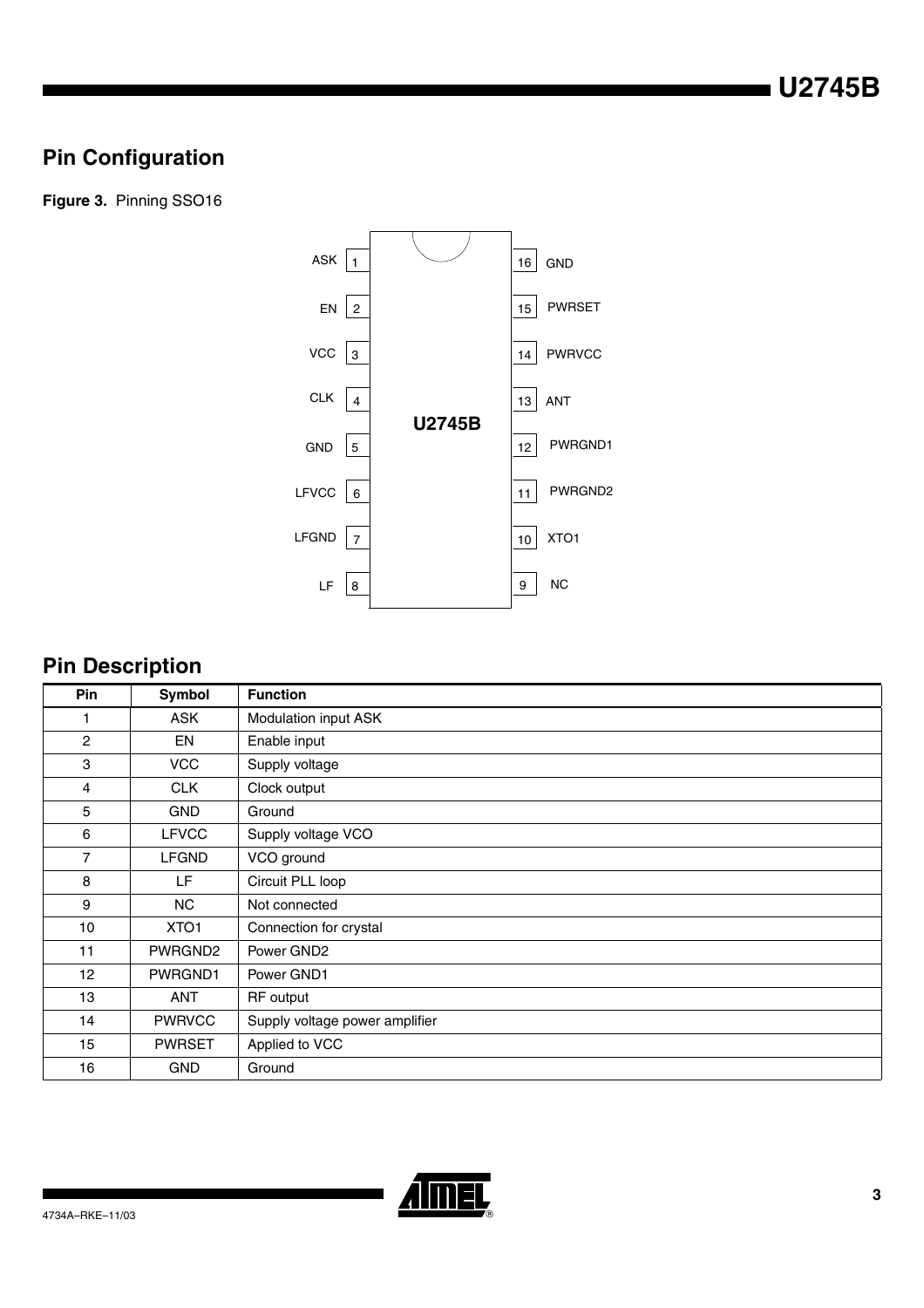| <b>General Description</b>                                              |                                                                                                                                                                                                                                                                                                                                                      | would be the case with a differential output.                                      |        | The fully integrated VCO and the "single-ended open-collector" output allow particularly<br>simple, low-cost RF miniature transmitters to be assembled. The single-ended output<br>enables a considerably simplified adaptation of both a magnetic loop antenna of any<br>form or a $\lambda/4$ antenna. This is because the load impedance must not be balanced as |
|-------------------------------------------------------------------------|------------------------------------------------------------------------------------------------------------------------------------------------------------------------------------------------------------------------------------------------------------------------------------------------------------------------------------------------------|------------------------------------------------------------------------------------|--------|---------------------------------------------------------------------------------------------------------------------------------------------------------------------------------------------------------------------------------------------------------------------------------------------------------------------------------------------------------------------|
|                                                                         |                                                                                                                                                                                                                                                                                                                                                      | cessor does not need to poll a lock detect output.                                 |        | The XTO's frequency can be selected to be either 13.56 MHz or 9.844 MHz (USA). At<br>these frequencies, crystals have a very fast start-up time $(< 1.5 \text{ ms})$ , whereby a wait<br>time of 5 to 10 ms is required until the transmitter IC is locked. This means that the pro-                                                                                |
| <b>Functional</b><br><b>Description</b>                                 |                                                                                                                                                                                                                                                                                                                                                      |                                                                                    |        |                                                                                                                                                                                                                                                                                                                                                                     |
| <b>ASK Transmission</b>                                                 | The U2745B is activated by EN = $V_s$ . $V_{ASK}$ must remain 0 V for 5 ms, then the output<br>power can be modulated by means of pin ASK. $V_{FN}$ remains = $V_{S}$ during the transmis-<br>sion of the message. The ASK input activates the power amplifier and the PLL.                                                                          |                                                                                    |        |                                                                                                                                                                                                                                                                                                                                                                     |
| <b>Take-over of the Clock</b><br>Pulse in the<br><b>Microcontroller</b> | The clock of the crystal oscillator can be used for clocking the microcontroller. The<br>ATAR090 and ATAR890 have the special feature of starting with an integrated RC oscil-<br>lator to switch on the U2745B with $V_{EN} = V_S$ . 5 ms later, the 3.39-MHz clock frequency is<br>present, so that the message can be sent with crystal accuracy. |                                                                                    |        |                                                                                                                                                                                                                                                                                                                                                                     |
| <b>Application Circuit</b>                                              |                                                                                                                                                                                                                                                                                                                                                      | between $f = 100$ MHz and $f = 1$ GHz should be as low as possible.                |        | The following component values are recommendations for a typical application. $C_4$ , $C_5$ ,<br>and $C_6$ are block capacitors. The values of these capacitors depend on the board layout.<br>$C_4$ = 1 nF, $C_5$ = 1 nF, and $C_6$ = 22 nF are typically used here. For $C_5$ , the impedance                                                                     |
|                                                                         |                                                                                                                                                                                                                                                                                                                                                      | tation to the appropriate impedance transformation is possible.                    |        | $C_{\text{Loop1}}$ and $C_{\text{Loop2}}$ are selected so that the antenna oscillates in resonance and the adap-                                                                                                                                                                                                                                                    |
|                                                                         |                                                                                                                                                                                                                                                                                                                                                      |                                                                                    |        | L <sub>Feed</sub> is an inductor for the antenna's DC current supply. A typical value is<br>$L_{\text{feed}}$ = 220 nH. $L_{\text{feed}}$ can be either printed on the PC board or be a discrete component.                                                                                                                                                         |
| <b>Output Power</b><br><b>Measurement</b>                               |                                                                                                                                                                                                                                                                                                                                                      | evaluation, the exact values of $L_{10}$ and $C_{10}$ are dependent on the layout. |        | The following output network (see Figure 4 on page 5) can be used for output power                                                                                                                                                                                                                                                                                  |
|                                                                         | $R_{PWRSET} = 1.2 k\Omega$ .                                                                                                                                                                                                                                                                                                                         |                                                                                    |        | $L_{10}$ and $C_{10}$ form the transformation network to adopt the output impedance of the IC to<br>50 $\Omega$ . The following table shows the values for an output power of 2 mW and an                                                                                                                                                                           |
|                                                                         | Table 1. Transformation Network                                                                                                                                                                                                                                                                                                                      |                                                                                    |        |                                                                                                                                                                                                                                                                                                                                                                     |
|                                                                         | f/MHz                                                                                                                                                                                                                                                                                                                                                | C10/pF                                                                             | L10/nH | $Z_{\textsf{Load\_opt}}/\Omega$                                                                                                                                                                                                                                                                                                                                     |
|                                                                         | 315                                                                                                                                                                                                                                                                                                                                                  | 2.7                                                                                | 56     | $260 + j330$                                                                                                                                                                                                                                                                                                                                                        |

mer

433.92 1.8 33 185 + j268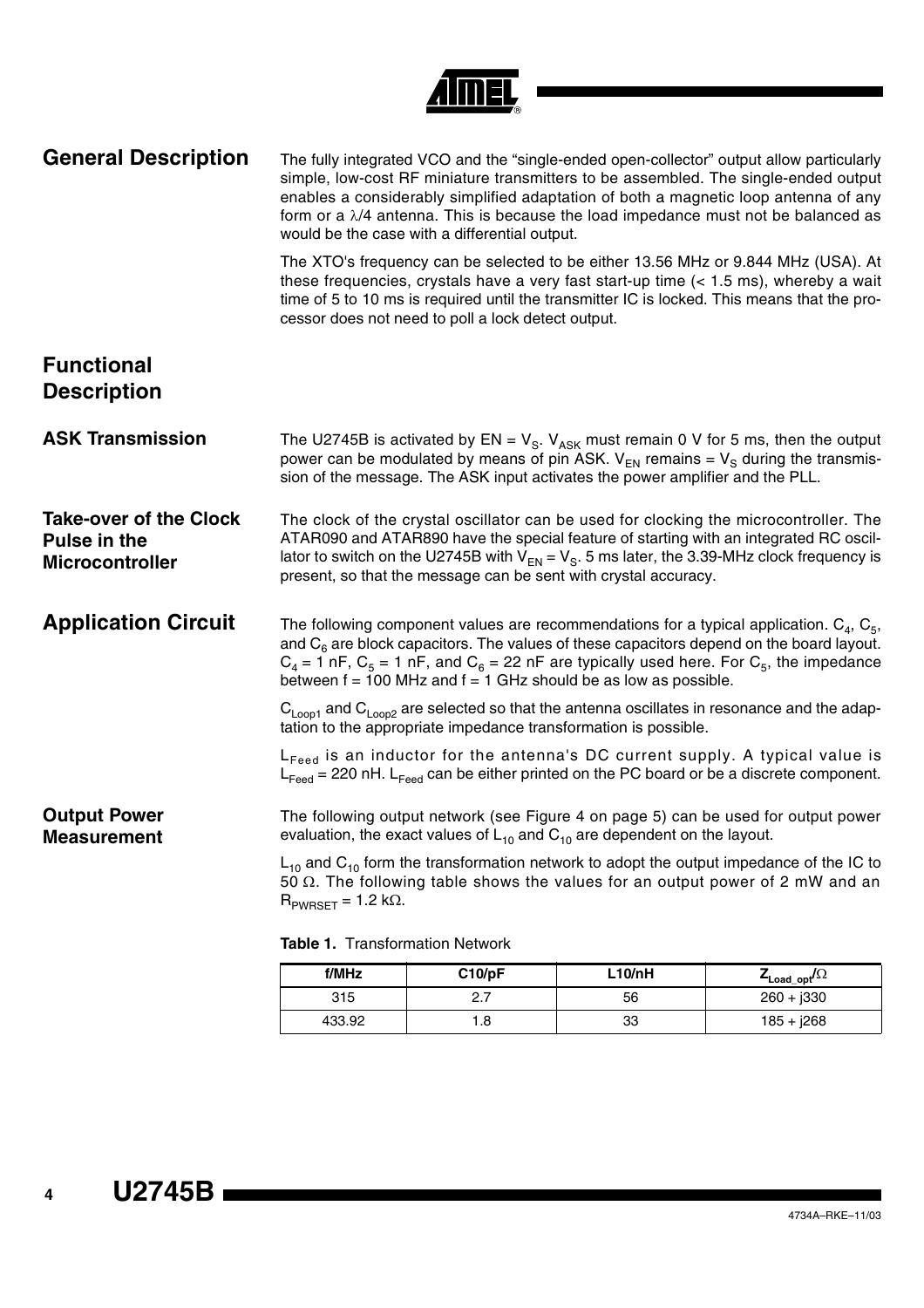<span id="page-4-0"></span>



**Figure 5.** Application Circuit



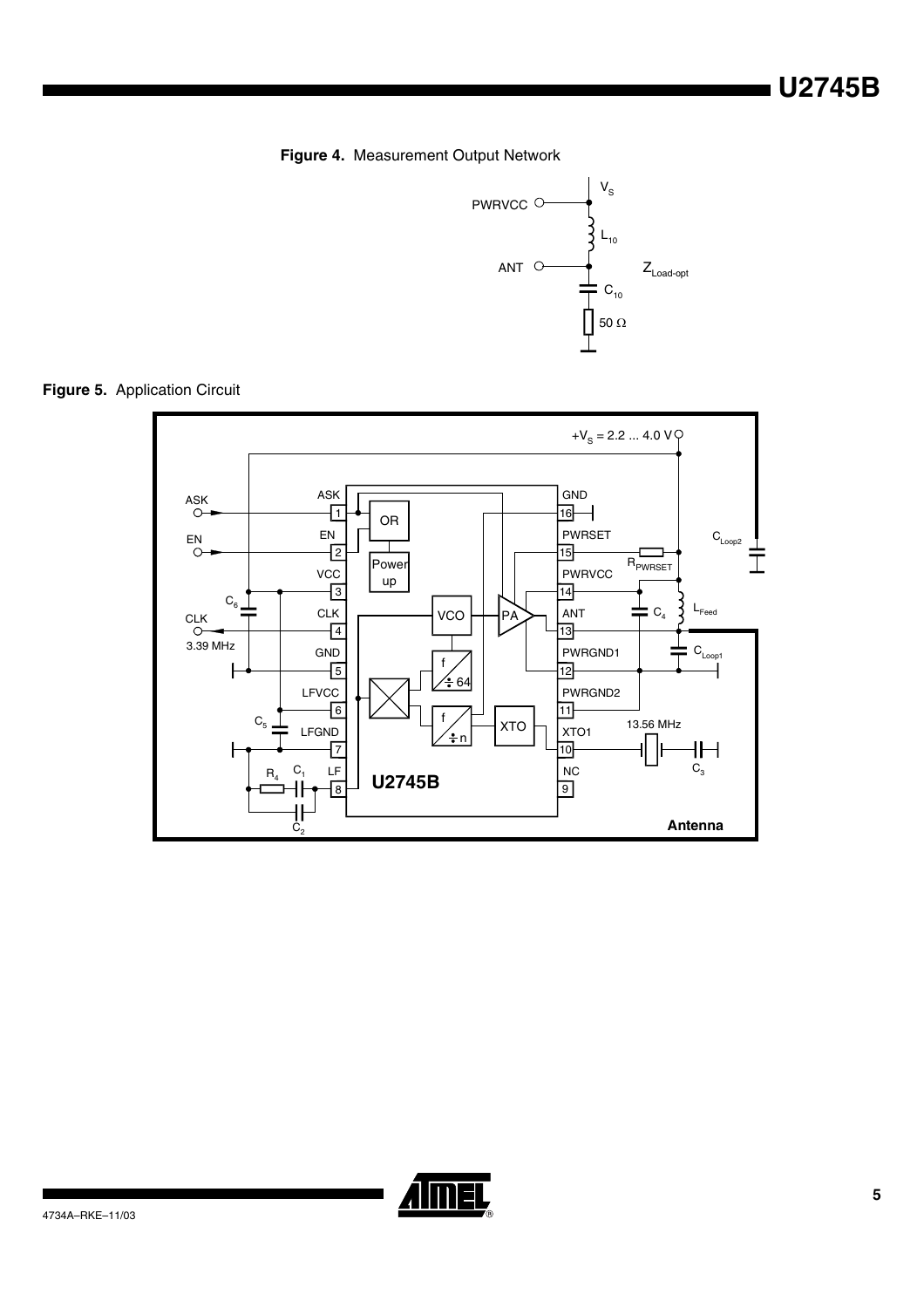

# **Absolute Maximum Ratings**

Stresses beyond those listed under "Absolute Maximum Ratings" may cause permanent damage to the device. This is a stress rating only and functional operation of the device at these or any other conditions beyond those indicated in the operational sections of this specification is not implied. Exposure to absolute maximum rating conditions for extended periods may affect device reliability.

| <b>Parameters</b>    | Symbol           | Min. | Max. | <b>Unit</b> |
|----------------------|------------------|------|------|-------------|
| Supply voltage       | $V_{\rm S}$      |      |      |             |
| Power dissipation    | $P_{\text{tot}}$ |      | 250  | mW          |
| Junction temperature |                  |      | 150  | $^{\circ}C$ |
| Storage temperature  | <sup>I</sup> stg | -55  | 125  | $^{\circ}C$ |
| Ambient temperature  | 'amb             | -40  | 85   | °C          |

## **Thermal Resistance**

| <b>Parameters</b> | <b>Sympa</b>         | Value | .<br>Unit |
|-------------------|----------------------|-------|-----------|
| Junction ambient  | $1 + h + h$<br>'tnJA | 180   | K/W       |

## **Electrical Characteristics**

All parameters are refered to GND (pin 5),  $V_S = 3$  V,  $T_{amb} = 25^{\circ}$ C, unless otherwise specified The possible operating ranges refer to different circuit conditions: V<sub>S</sub> = 2.2 V to 4.0 V at T<sub>amb</sub> = -40°C to +85°C

| <b>Parameters</b>                                                                      | <b>Test Conditions</b>                                                                                                                                                                          | <b>Symbol</b>                          | Min.                | Typ.           | Max.                | <b>Unit</b>      |
|----------------------------------------------------------------------------------------|-------------------------------------------------------------------------------------------------------------------------------------------------------------------------------------------------|----------------------------------------|---------------------|----------------|---------------------|------------------|
| Supply current (power down)                                                            | $V_{ASK}$ , $V_{FSK} \le 0.3$ V, $V_S < 3.6$ V                                                                                                                                                  | $IS_{\text{off}}$                      |                     | $\overline{2}$ | 10                  | μA               |
| Supply current (power up, output OFF) $ V_{ASK}$ = GND, $V_{EN}$ = $V_S$ , $V_S$ = 3 V |                                                                                                                                                                                                 | $IS_{on}$                              |                     | 4.7            | 6.2                 | mA               |
| Supply current (power up, output ON)                                                   | $V_{ASK} = V_S$ , $V_S = 3 V$ , $R_{PWRSET} = 1.2 k\Omega$                                                                                                                                      | $\textsf{IS}_{\text{transmit}}$        |                     | 10             | 12.5                | mA               |
| Output power                                                                           | $V_S = 3 V$ , $T_{amb} = 25^{\circ}C$ , f = 433.92 MHz<br>$R_{PWRSET} = 1.2 k\Omega$                                                                                                            | $P_{\text{Ref}}$                       | 1.                  | 3              | 5                   | dB <sub>m</sub>  |
| Output power variation for<br>$f = 315$ MHz compared to<br>$f = 433.92$ MHz            | $f = 315$ MHz<br>$P_{out} = P_{Ref} + \Delta P_{Ref}$                                                                                                                                           | $\Delta P_{\text{Ref}}$                |                     | 1.5            |                     | dB               |
| Maximum peak output<br>antenna voltage                                                 | at $P_{out}$ = 2.0 mW,<br>the load impedance must be selected<br>to meet the $V_{\text{out}}$ maximum<br>requirement, the supply current is not<br>dependent on the load impedance<br>tolerance | $V_{\text{outmax}}$                    |                     | $V_S$ - 0.7 V  |                     | $V_{\rm (peak)}$ |
| Spurious emission                                                                      | $f_0 \pm (n \times f_{PC})$ where $f_{PC} = 6.78$ MHz<br>Load capacitance at $CLK \leq 3$ pF<br>$f = 230$ MHz to 470 MHz<br>$f < 230$ MHz, $f > 470$ MHz                                        | Em<br>Em                               |                     |                | $-40$<br>$-58$      | dBC<br>dBC       |
| Oscillator frequency XTO                                                               | Crystal frequency = 13.56 MHz                                                                                                                                                                   | $f_{\mathsf{XTO}}$                     | $13.56 -$<br>30 ppm | 13.56          | $13.56 +$<br>30 ppm | <b>MHz</b>       |
| Loop bandwidth                                                                         | For best LO noise<br>Loop filter components:<br>$C_2$ = 3.9 nF, $C_1$ = 15 nF, $R_4$ = 220 $\Omega$                                                                                             | $B_{Loop}$                             |                     | 100            |                     | kHz              |
| Phase noise PLL                                                                        | Referring to the phase comparator<br>$f_{PC} = 6.78$ MHz                                                                                                                                        | PN <sub>PLL</sub>                      |                     | $-111$         | $-105$              | dBC/Hz           |
| Phase noise VCO                                                                        | at 1 MHz<br>at 36 MHz                                                                                                                                                                           | PN <sub>VCO</sub><br>PN <sub>VCO</sub> |                     | -90<br>$-122$  |                     | dBC/Hz           |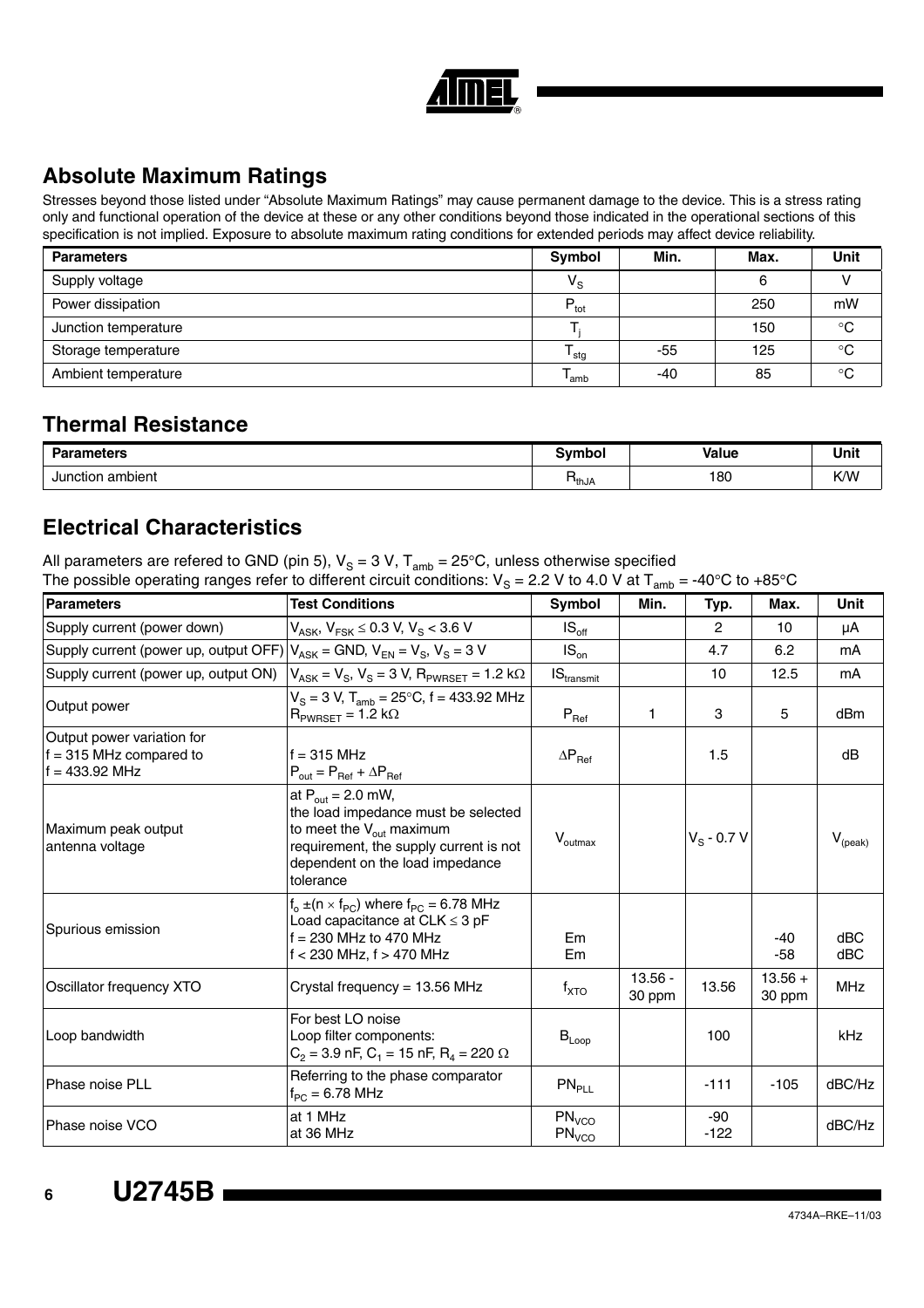# **Electrical Characteristics (Continued)**

All parameters are refered to GND (pin 5),  $V_S = 3$  V,  $T_{amb} = 25^{\circ}$ C, unless otherwise specified The possible operating ranges refer to different circuit conditions: V<sub>S</sub> = 2.2 V to 4.0 V at T<sub>amb</sub> = -40°C to +85°C

| <b>Parameters</b>                                                                                          | <b>Test Conditions</b>                                                                                         | Symbol                                                                             | Min.                           | Typ.                 | Max.             | Unit                 |
|------------------------------------------------------------------------------------------------------------|----------------------------------------------------------------------------------------------------------------|------------------------------------------------------------------------------------|--------------------------------|----------------------|------------------|----------------------|
| Frequency range of the VCO                                                                                 |                                                                                                                | $t_{\rm VCO}$                                                                      | 310                            |                      | 440              | <b>MHz</b>           |
| Clock output<br>(CMOS microcontroller compatible)                                                          |                                                                                                                | $Clk_{out}$                                                                        |                                | $f_{\text{out}}/128$ |                  | <b>MHz</b>           |
| Load capacitance at CLK                                                                                    |                                                                                                                | $C_{CLK}$                                                                          |                                |                      | 10 <sup>10</sup> | pF                   |
| Series resonance R of the crystal                                                                          | $f_{\text{XTO}} = 13.56 \text{ MHz}$<br>$f_{\text{XTO}} = 9.84 \text{ MHz}$                                    | Rs<br><b>Rs</b>                                                                    |                                |                      | 80<br>100        | $\Omega$             |
| ASK modulation frequency rate                                                                              | Duty cycle of the<br>modulation signal = $50\%$                                                                | <b>T</b> <sub>modASK</sub>                                                         | 0                              |                      | 20               | kHz                  |
| CLK output<br>- Output current Low<br>- Output current Low<br>- Output current High<br>Output current High | $V_{CLK}$ = 0.2 × $V_S$<br>$V_{CLK} = 0.3 \times V_S$<br>$V_{CJK} = 0.8 \times V_S$<br>$V_{CLK}$ = 0.7 × $V_S$ | $I_{\text{ol}}$<br>$I_{\text{ol}}$<br>$I_{oh}$<br>$I_{oh}$                         | 150<br>200<br>$-150$<br>$-200$ |                      | 100              | μA<br>μA<br>μA<br>μA |
| ASK input<br>- Low level input voltage<br>- High level input voltage<br>- Input current High               |                                                                                                                | $V_{ASKI}$<br>$V_{ASKh}$<br><sup>I</sup> ASKh                                      | 1.7                            |                      | 0.3<br>140       | v<br>v<br>μA         |
| Enable ASK<br>- Low level input voltage<br>- High level input voltage<br>- Input current High              |                                                                                                                | $V_{EN}$<br>$\mathsf{V}_{\mathsf{FSKI}}$<br>V <sub>FSKh</sub><br><sup>I</sup> FSKh | 1.7                            |                      | 0.3<br>140       | v<br>v<br>μA         |

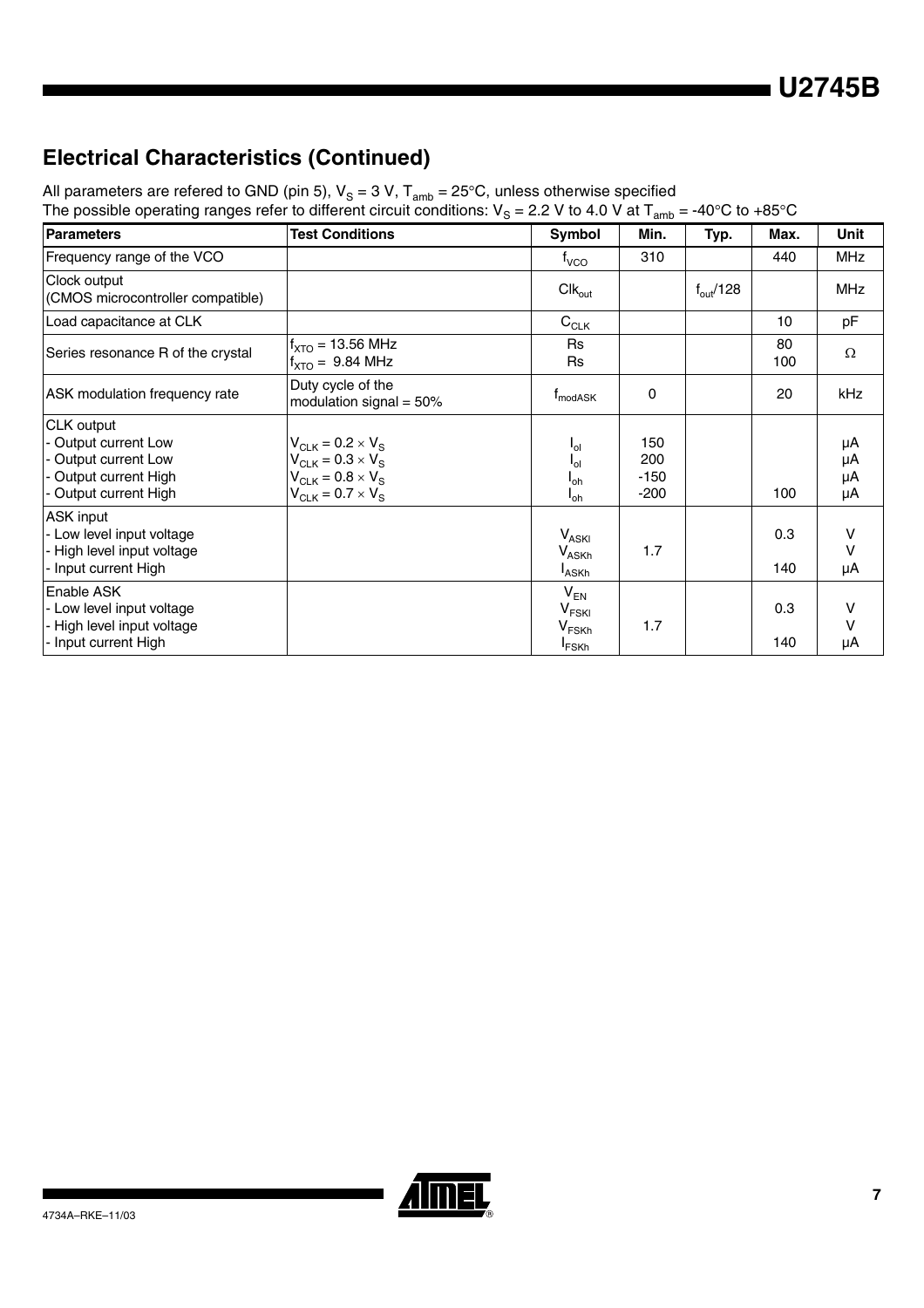

# **Ordering Information**

| <b>Extended Type Number</b> | Package           | Remarks          |
|-----------------------------|-------------------|------------------|
| U2745B-MFB                  | SSO <sub>16</sub> | Tube             |
| U2745B-MFBG3                | SSO <sub>16</sub> | Taped and reeled |

# **Package Information**









technical drawings<br>according to DIN<br>specifications

Drawing refers to following types: SS016<br>Package acc. JEDEC MO 137 AB